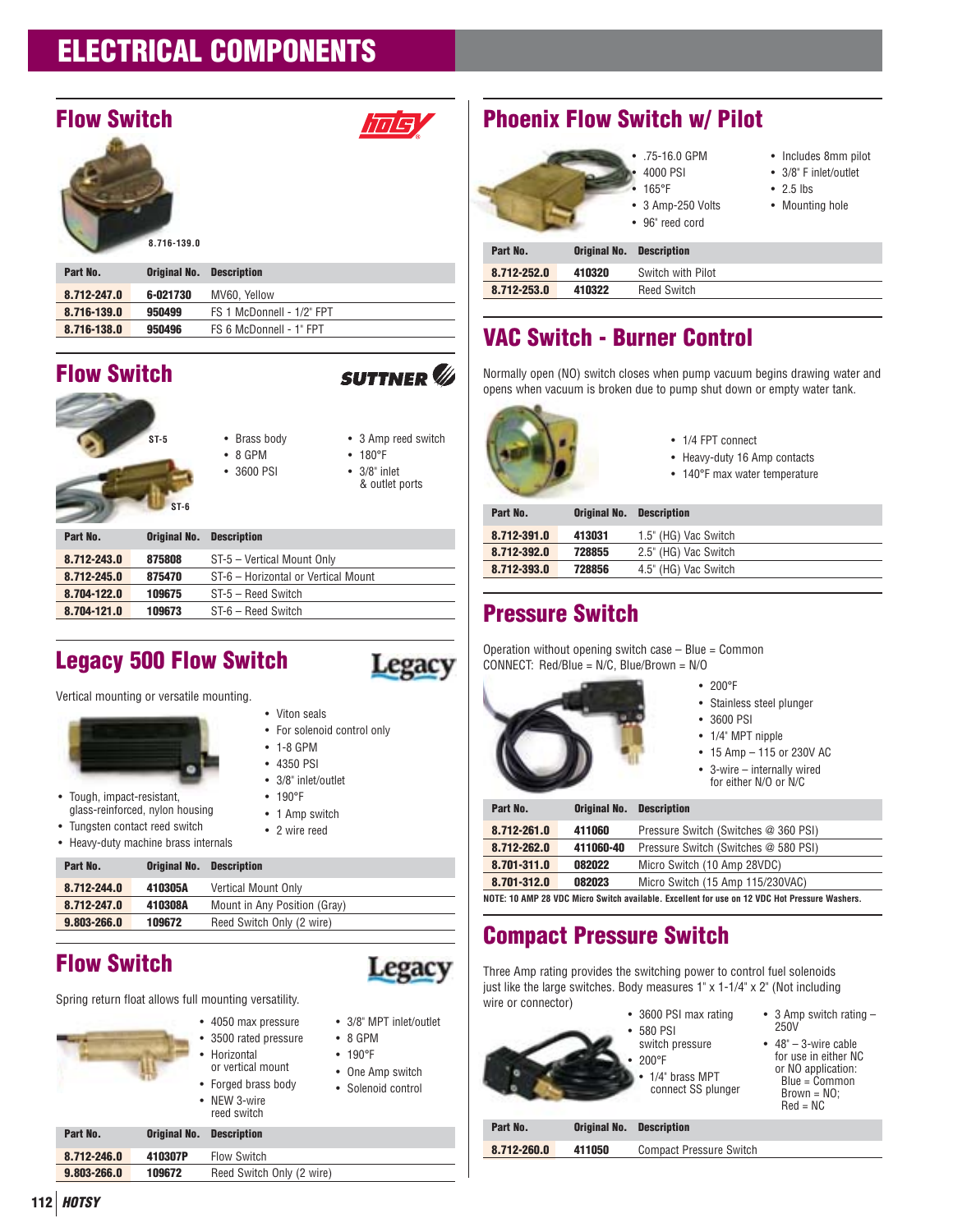### **Pressure Switch**



*IMS* 

ЕΛ

• Activated pressure 375 PSI

• 195°F • 3/8" male inlet • 15 Amp max draw • Weight 10 oz

| Part No.                                 | Oria, No. | <b>Description</b> | <b>PSI</b> | Amp | <b>Voltage</b> |
|------------------------------------------|-----------|--------------------|------------|-----|----------------|
| 8.716-129.0                              | 875651    | Hotsy              | 4000       | 15  | 250            |
| $8.712 - 267.0**$                        | 885680    | Hotsy              | 5800       | 15  | 250            |
| 8.717-667.0*                             | 753134    | Repair Kit-Seal    |            |     |                |
| $8.717 - 668.0*$                         | 753228    | Repair Kit-Plunger |            |     |                |
| $8.717 - 256.0*$                         | 875653    | Micro Switch       |            |     |                |
| * Repair parts only fit the 8.716-129.0. |           |                    |            |     |                |

**\*\* Same as Red Pressure Switch below. Repair parts listed below.**

# **Black Pressure Switch**





- All stainless steel construction • Rated pressure: 5800 PSI
- 6500 PSI max pressure
- 640 PSI switching pressure

| Part No.      | <b>Original No. Description</b> |                            |
|---------------|---------------------------------|----------------------------|
| 卷 8.712-267.0 | 411065                          | <b>Red Pressure Switch</b> |
| 8.704-572.0   | 111459                          | Heavy-duty MicroSwitch     |
| 8.703-967.0   | 109105                          | Repair Kit Seal            |

# **Breaker Switches**



| Part No.    |        | <b>Orig. No. Description</b> |
|-------------|--------|------------------------------|
| 8.716-067.0 | 875971 | 7 5HP 230V 1PH 1400          |
| 8.716-068.0 | 875972 | 7.5HP 230V 3PH 1400          |
| 8.716-069.0 | 875973 | 7.5HP 460V 3 PH 1400         |
| 8.716-073.0 | 950198 | 10A/460V 3PH 900             |
| 8.716-074.0 | 950191 | 12A/480V 3PH                 |
| 8.716-075.0 | 950208 | 15A/18.8V 3PH 800            |
| 8.716-076.0 | 950204 | 20A/277V 3PH 900             |
| 8.716-070.0 | 875618 | 25A/250V 3 PH 2255           |
| 8.716-077.0 | 950200 | 30A/277V 1PH 900             |
| 8.716-065.0 | 875644 | 40A/230V 1PH                 |
| 8.716-066.0 | 875953 | 40A/230V 1PH 1070            |
| 8.716-071.0 | 875645 | DPST 20A/240V 1PH 1220       |

| <b>Rocker Switch</b> |  |
|----------------------|--|
|----------------------|--|



# **Toggle / Push Button Switch Red Pressure Switch**

#### • 7/16" mounting bushing

- 1/2" diameter mounting hole required
- Mounting hardware included

| Part No.     | Orig. No. Type |                                             | Amp | <b>Voltage</b> | $HP*$ | <b>Connects</b> |
|--------------|----------------|---------------------------------------------|-----|----------------|-------|-----------------|
| 8.712-320.0  | 411607         | DPST                                        | 20A | 110V           |       | m/spade         |
| 8.716-115.0  | 950551         | <b>DPST</b>                                 | 17A | 115-230V       |       |                 |
| 8.709-065.0  | 285189*        | <b>DPST</b>                                 | 20A | 120V           | 3/4   | screw           |
| 8.701-797.0  | 950521         | <b>DPST</b>                                 | 16A | 125V           |       |                 |
| 8.709-705.0  | 337206*        | <b>DPST</b>                                 | 20A | 125V           | 1.5   | screw           |
| 8.712-320.0  | 950550         | <b>DPST</b>                                 | 20A | 125V           | 1.5   |                 |
| 8.716-112.0  | 950519         | <b>DPST - 9460</b>                          | 10A | 250V           |       |                 |
| 8.709-704.0  | 337205*        | DPST                                        | 20A | 250V           | 2.0   | screw           |
| 8.716-113.0  | 950522         | DPST                                        | 20A | 250V           |       |                 |
| 8.712-319.0  | 411605*        | SPST                                        | 20A | 110V           | 1.0   | m/spade         |
| 8.709-053.0  | 285139         | <b>SPST</b>                                 | 5A  |                |       |                 |
|              |                | Push on/push off                            |     | 120V           |       | screw           |
| 8.709-064.0  | 285187         | <b>SPST</b><br>Push and hold on/release off | 15A | 120V           |       | screw           |
| 8.709-054.0  | 285140*        | <b>SPST</b>                                 | 20A | 120V           | 3/4   | m/spade         |
| 8.716-110.0  | 950518         | SPST                                        | 15A | 125V           |       |                 |
| 8.716-078.0  | 876027         | SPST                                        | 20A | 125-250V       |       |                 |
| 8.716-114.0  | 950546         | 2-position<br>On/Off                        | 20A | <b>125V</b>    |       |                 |
| 8.709-706.0  | 337207         | Switch Guard                                |     |                |       |                 |
| 8.716-053.0  | 950186         | Pump                                        | 40A | 230V           |       |                 |
| *Motor rated |                |                                             |     |                |       |                 |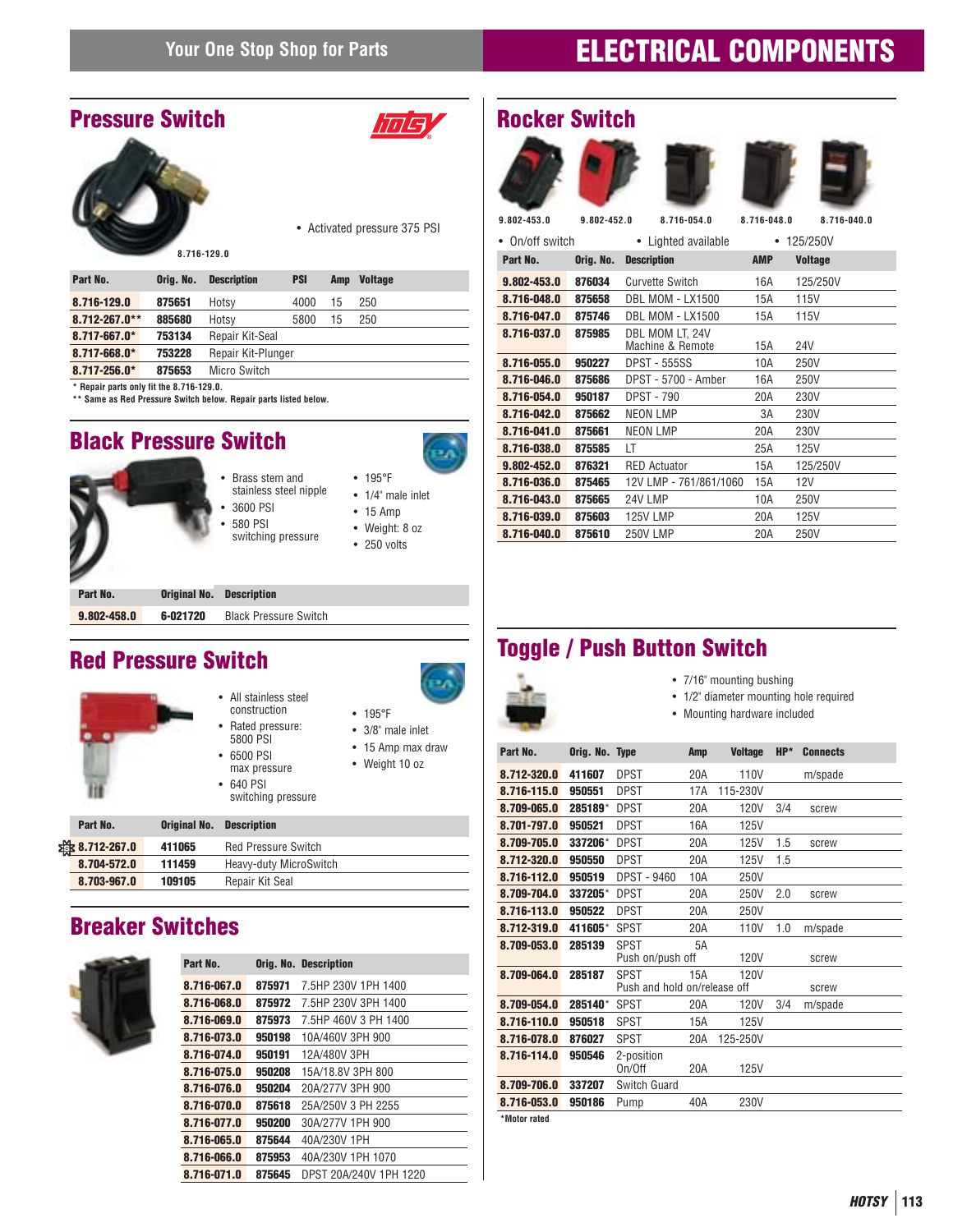# **Accura High Limit Switch**



- Operates as safety device to shut off burner to prevent machine (water) overheating flashing to steam
- Does not turn back on until water has cooled 50° - 70°F
- Normally used with other adjustable or fixed range thermostat which regulates water temperature
- 15 Amp @110V/10 Amp @ 220V
- Heavy-duty brass housing (7000 PSI collapse rating) • UL - CSA rated,
- bimetal switch components
- 1/4 male spade lug terminals
- 1/2" MPT external thread connects for attaching conduit or PVC wire connectors

| Part No.    | Orig. No. | <b>Probe MPT</b> | <b>Temperature</b> |
|-------------|-----------|------------------|--------------------|
| 8.712-300.0 | 411250    | 3/8"             | 110°F              |
| 8.712-301.0 | 411254    | 3/8"             | 120°F              |
| 8.712-302.0 | 411256    | 3/8"             | 140°F              |
| 8.712-304.0 | 411262    | 3/8"             | $170^{\circ}$ F    |
| 8.712-306.0 | 411266    | 3/8"             | 180°F              |
| 8.712-309.0 | 411272    | 3/8"             | $210^{\circ}$ F    |
| 8.712-311.0 | 411276    | 3/8"             | $230^{\circ}$ F    |
|             |           |                  |                    |
| 8.712-305.0 | 411264    | 1/2"             | 180°F              |
| 8.712-307.0 | 411268    | 1/2"             | $200^{\circ}$ F    |
| 8.712-308.0 | 411270    | 1/2"             | $210^{\circ}$ F    |
| 8.712-298.0 | 411232    | 1/2"             | 230°F              |
| 8.712-313.0 | 411278    | 1/2"             | $250^{\circ}$ F    |
| 8.712-316.0 | 411332    | 1/2"             | $330^\circ F$      |
|             |           |                  |                    |
| 8.705-351.0 | 141538    | 1/2"             | <b>PVC Coupler</b> |

### **Accura High Limit Switch w/ Wire Lead**



- Operates as safety device to shut off burner to prevent machine (water) overheating flashing to steam • Does not turn back on until water has cooled
	- 50° 70°F • Normally used with other adjustable or fixed range
	- thermostat which regulates water temperature • 15 Amp @110V/10 Amp @ 220V
- Heavy-duty brass housing (7000 PSI collapse rating)
- UL CSA rated, bimetal switch components
- 1/4 male spade lug terminals
- 1/2" MPT external thread connects for attaching conduit or PVC wire connectors

| Part No.    |        | Orig No. Probe MPT     |     | <b>Wire Lead Temperature</b> |
|-------------|--------|------------------------|-----|------------------------------|
| 8.712-310.0 |        | 411274 1/2" - Two Wire | 36" | $210^{\circ}F$               |
| 8.712-297.0 | 876057 | 1/2"                   | 42" | 230°F                        |
| 8.712-299.0 | 411233 | 1/2"                   | 80" | $230^\circ F$                |
| 8.712-315.0 | 411331 | 1/2"                   | 80" | $330^\circ F$                |

# **Ground Fault Circuit Interrupters (GFCI)**

GFCI's protect people and equipment by interrupting potentially lethal ground circuits exceeding 6mA. The dangers of electrical shocks have been long known – GFCI's are the only real way to be safe. Most city & county codes now require GFCI protection on power cleaning equipment.



- U.L. listed
- Three wire circuits
- Transient voltage protection
- 4 6mA ground fault protection
- Grounded neutral protection
- Mechanical trip indicator
- Compact size
- Rugged construction
- Radio frequency interference suppression

| Part No.                      | Orig No. Volt |             | Amp | Length           | <b>Plug included</b> |
|-------------------------------|---------------|-------------|-----|------------------|----------------------|
| 8.709-850.0                   | 337626        | 120V        | 15A | 12 ft            | yes                  |
| 8.715-943.0                   | 826245        | <b>120V</b> | 15A | 37 ft            | yes                  |
| 8.709-842.0                   | 337607        | 120V        | 20A | 12 ft            | no                   |
| 8.903-807.0                   | 337608        | 120V        | 20A | 12 ft            | yes                  |
| 9.802-431.0                   | 981000        | 120V        | 20A | 35 <sub>ft</sub> | yes                  |
| 8.709-851.0                   | 337627        | 220V        | 15A | 6 ft             | yes                  |
| 8.715-947.0                   | 630679        | 230V        | 15A | 37 ft            | no                   |
| 8.709-852.0                   | 337630        | 240V        | 15A | 12 ft            | yes                  |
| 9.802-433.0                   | 630682        | 240V        | 20A | 37 ft            | n <sub>0</sub>       |
| 8.709-853.0                   | 337632        | 240V        | 30A | 6 ft             | yes                  |
| 8.709-860.0                   | 337645        | 240V        | 30A | 6 ft             | no                   |
| 8.709-861.0                   | 337647        | 240V        | 30A | 12 ft            | no                   |
| 8.715-948.0                   | 630813        | 240V        | 30A | 12 ft            | ves                  |
| 9.802-430.0                   | 631004        | 240V        | 30A | 35 ft            | no                   |
| 8.709-855.0                   | 337635        | 240V        | 30A | 35 ft            | ves                  |
| 8.715-949.0                   | 631048        | 240V        | 40A | 10 <sub>ft</sub> | no                   |
| 9.802-434.0                   | 630814        | 240V        | 40A | 36 ft            | no                   |
| <b>GFCI Plug without Cord</b> |               |             |     |                  |                      |
| 8.709-847.0                   | 875597        | <b>120V</b> | 15A | N/A              | yes                  |
| 8.709-858.0                   | 875569        | 120V/230    | 20A | N/A              | yes                  |
| 8.715-951.0                   | 691862        | 480V        | 30A | N/A              | yes                  |
| 8.715-945.0                   | 691860        | 240V        | 50A | N/A              | yes                  |

**NOTE: User-attached plug also includes the sealant necessary to attach the power cord per UL Specification.**

### **Enclosure Box for Magnetic Motor Starter Sets**



- NEMA 65 non-metallic enclosure Dim: 4-1/3" W, 4" D x 6" H
- 8 (1/2-3/4") wiring knockouts on box
- Holes pre-drilled for mounting contactor and overloads with mounting screws included

| Part No.    |                | <b>Original No. Description</b> |
|-------------|----------------|---------------------------------|
| 8.902-525.0 | <b>260268X</b> | Box, Toggle & Hardware          |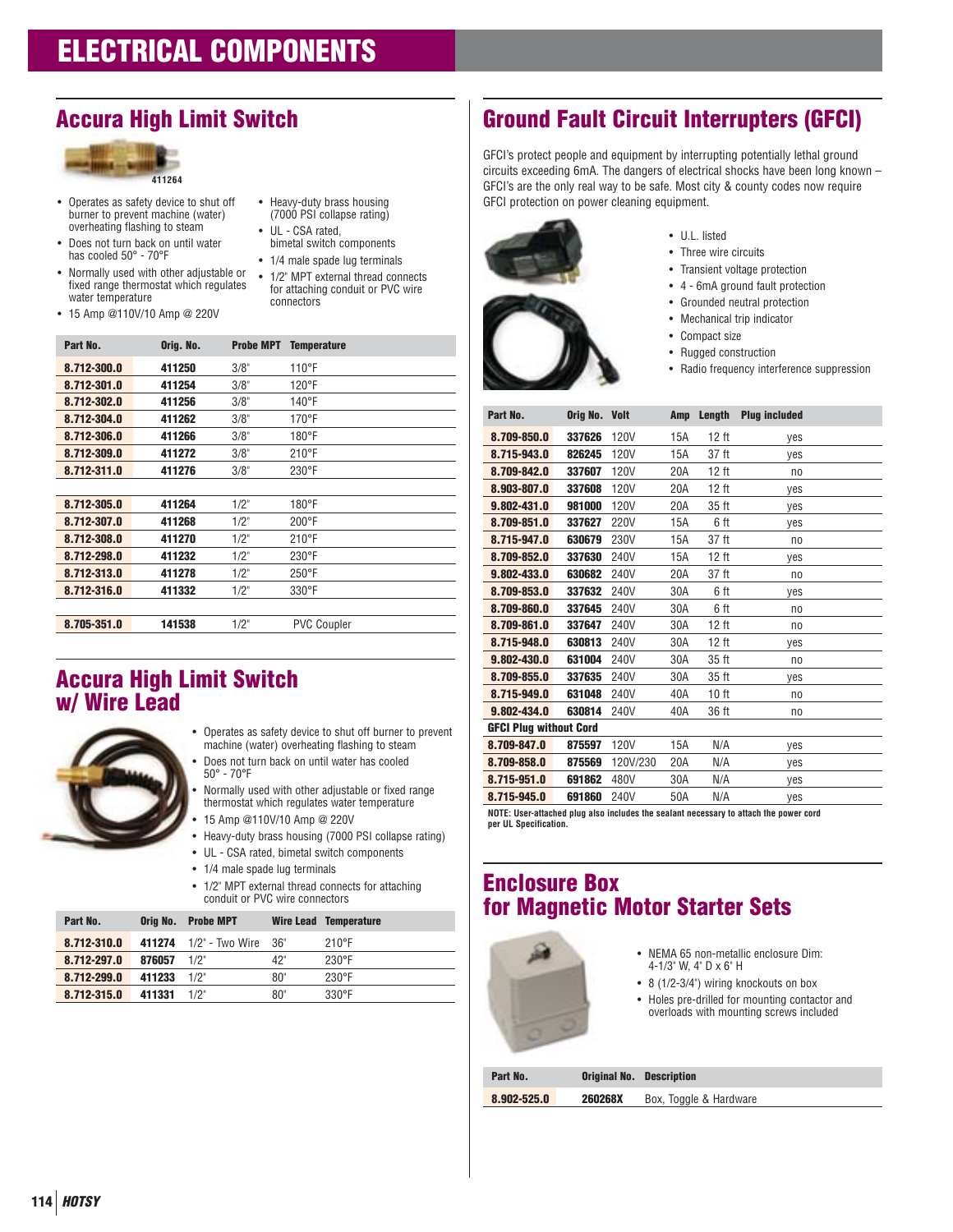# **Magnetic Motor Starters**

For pressure washer and carwash applications.







- 24VAC Control
- 1Ø 240V, 3Ø 240V or 480V Contactor
- Componentized for flexibility
- Thermal overloads adjustable within range shown
- Electrical life: 1,000,000+ cycles
- Mechanical life: 20,000,000+ cycles
- Contacts: 90% silver, 10% cad-oxide

| <b>Type</b> | <b>24V</b><br>Coil    | <b>120V</b><br>Coil   | <b>220V</b><br>Coil   | FL.<br>Amp | <b>220V</b><br><b>10 HP</b> | <b>220V</b><br><b>30 HP</b> | 440V<br><b>30 HP</b> |
|-------------|-----------------------|-----------------------|-----------------------|------------|-----------------------------|-----------------------------|----------------------|
|             | <b>Contactors</b>     |                       |                       |            |                             | <b>UL Rating</b>            |                      |
| A           | 260265<br>8.708-753.0 | 260290<br>8.902-527.0 | 260295<br>8.902-532.0 | 22         | $\overline{2}$              | 3                           | 5                    |
| B           | 260266<br>8.708-754.0 | 260291<br>8.902-528.0 | 260296<br>8.902-533.0 | 24         | 2                           | 5                           | 7.5                  |
| C           | 260267<br>8.902-523.0 | 260292<br>8.902-529.0 | 260297<br>8.902-534.0 | 32         | 3                           | 5                           | 10                   |
| D           | 260268<br>8.902-524.0 | 260293<br>8.902-530.0 | 260298<br>8.902-535.0 | 40         | 5                           | 7.5                         | 15                   |
| F           | 260269<br>8.902-526.0 | 260294<br>8.902-531.0 | 260299<br>8.902-536.0 | 52         | 7.5                         | 10                          | 20                   |
| F           | 260351<br>8.708-790.0 | 260352<br>8.708-791.0 | 260353<br>8.708-792.0 | 90         | 10                          | 15                          | 30                   |

| Part No.          | <b>Original No.</b> | <b>Voltage</b> | <b>Fits Contactor</b> |  |
|-------------------|---------------------|----------------|-----------------------|--|
| <b>Coils Only</b> |                     |                |                       |  |
| 8.708-764.0       | 260274              | 24V            | A,B,C,D               |  |
| 8.708-762.0       | 260272              | 120V           | A,B,C,D               |  |
| 8.708-763.0       | 260273              | 220V           | A,B,C,D               |  |
| 8.708-765.0       | 260275              | 480V           | A,B,C,D               |  |
| 8.708-766.0       | 260277              | 120V           | Е                     |  |
| 8.708-767.0       | 260278              | 220V           | E                     |  |

| Part No.                 | Original No.      | Type | Amp Range   | <b>Fits Contactor</b> |
|--------------------------|-------------------|------|-------------|-----------------------|
| <b>Thermal Overloads</b> |                   |      |             |                       |
| 8.708-749.0              | 260253            | Man  | $9.0 - 15$  | A,B,C,D               |
| 8.708-758.0              | 260270            | Man  | 14-23       | A,B,C,D               |
| 8.708-760.0              | 260271            | Man  | 17-26       | A,B,C,D               |
| 8.708-742.0              | 260247            | Man  | 20-33       | C,D                   |
| 8.708-744.0              | 260248            | Man  | 28-42       | C.D                   |
| 8.708-746.0              | 260249            | Man  | $35 - 50$   | E,F                   |
| 8.708-802.0              | <b>260433AUT0</b> | Auto | $2.0 - 3.3$ | A,B,C,D               |
| 8.708-803.0              | <b>260437AUTO</b> | Auto | $4.5 - 7.5$ | A.B.C.D               |
| 8.708-804.0              | <b>260440AUTO</b> | Auto | $6.0 - 10$  | A,B,C,D               |
| 8.708-750.0              | <b>260253AUTO</b> | Auto | $9.0 - 15$  | A,B,C,D               |
| 8.708-759.0              | <b>260270AUTO</b> | Auto | 14-23       | A.B.C.D               |
| 8.708-761.0              | <b>260271AUTO</b> | Auto | 17-26       | A.B.C.D               |
| 8.708-743.0              | <b>260247AUTO</b> | Auto | 20-33       | C.D                   |
| 8.708-745.0              | <b>260248AUTO</b> | Auto | 28-42       | C,D                   |
| 8.708-747.0              | <b>260249AUT0</b> | Auto | $35 - 50$   | E,F                   |

• Used to mount Overload to Motor Starter Contactors

| Part No.    | <b>Original No.</b>                    | <b>Description</b> |
|-------------|----------------------------------------|--------------------|
|             | <b>Thermal Overload Connector Kits</b> |                    |
| 8.708-768.0 | 260281                                 | A.B.C.D            |
| 8.708-770.0 | 260284                                 |                    |
| 8.708-789.0 | 260349                                 |                    |

# **Contactor Switch**



|             | <b>DP Series Contactors</b>                |                             |     |                |                      |     | Motor HP @ Voltage |           |  |
|-------------|--------------------------------------------|-----------------------------|-----|----------------|----------------------|-----|--------------------|-----------|--|
| Part No.    | <b>Cutler-Hammer</b><br><b>Catalog No.</b> | Coil<br><b>Voltage Amps</b> | FL. | <b>115V</b>    | 1 Phase<br>230V 230V |     | 3 Phase            | 460V 575V |  |
| 8.724-267.0 | <b>C25DNY151TL</b>                         | 24V                         | 15  | .75            | 2                    | 3   | 5                  | 5         |  |
| 8.724-264.0 | C25DNY151AL                                | 115V                        | 15  | .75            | $\overline{2}$       | 3   | 5                  | 5         |  |
| 8.724-265.0 | <b>C25DNY151BL</b>                         | 230V                        | 15  | .75            | $\overline{2}$       | 3   | 5                  | 5         |  |
| 8.724-266.0 | C <sub>25</sub> DNY <sub>151</sub> CL      | 460V                        | 15  | .75            | $\overline{2}$       | 3   | 5                  | 5         |  |
| 8.724-269.0 | <b>C25DNY152TL</b>                         | 24V                         | 25  | $\overline{2}$ | 3                    | 7.5 | 10                 | 10        |  |
| 8.724-268.0 | C25DNY152AL                                | <b>115V</b>                 | 25  | $\overline{2}$ | 3                    | 7.5 | 10                 | 10        |  |
| 8.724-270.0 | C25DNY152BL                                | 230V                        | 25  | $\overline{2}$ | 3                    | 7.5 | 10                 | 10        |  |
| 8.724-271.0 | <b>C25DRC325C</b>                          | 460V                        | 25  | 2              | 3                    | 7.5 | 10                 | 10        |  |
| 8.724-275.0 | C <sub>25</sub> DNY153TL                   | 24V                         | 30  | $\overline{2}$ | 5                    | 10  | 15                 | 15        |  |
| 8.724-272.0 | C <sub>25</sub> DNY153AL                   | <b>115V</b>                 | 30  | 2              | 5                    | 10  | 15                 | 15        |  |
| 8.724-273.0 | <b>C25DNY153BL</b>                         | 230V                        | 30  | $\overline{2}$ | 5                    | 10  | 15                 | 15        |  |
| 8.724-274.0 | <b>C25DNY153LL</b>                         | 380V                        | 30  | $\overline{2}$ | 5                    | 10  | 15                 | 15        |  |
| 8.724-280.0 | <b>C25DNY154TL</b>                         | 24V                         | 40  | 3              | 7.5                  | 10  | 20                 | 20        |  |
| 8.724-276.0 | C25DNY154AL                                | <b>115V</b>                 | 40  | 3              | 7.5                  | 10  | 20                 | 20        |  |
| 8.724-277.0 | <b>C25DNY154BL</b>                         | 230V                        | 40  | 3              | 7.5                  | 10  | 20                 | 20        |  |
| 8.724-279.0 | C25DNY154LL                                | 380V                        | 40  | 3              | 7.5                  | 10  | 20                 | 20        |  |
| 8.724-278.0 | C25DNY154CL                                | 460V                        | 40  | 3              | 7.5                  | 10  | 20                 | 20        |  |
| 8.724-283.0 | <b>C25DNY155TL</b>                         | 24V                         | 50  | 3              | 10                   | 15  | 30                 | 30        |  |
| 8.724-281.0 | C25DNY155AL                                | <b>115V</b>                 | 50  | 3              | 10                   | 15  | 30                 | 30        |  |
| 8.724-282.0 | <b>C25DNY155BL</b>                         | 230V                        | 50  | 3              | 10                   | 15  | 30                 | 30        |  |
| 8.724-286.0 | <b>C25FNY44CL</b>                          | 24V                         | 60  | 5              | 10                   | 20  | 40                 | 40        |  |
| 8.724-284.0 | <b>C25FNY44AL</b>                          | <b>115V</b>                 | 60  | 5              | 10                   | 20  | 40                 | 40        |  |
| 8.724-285.0 | C25FNY44BL                                 | 230V                        | 60  | 5              | 10                   | 20  | 40                 | 40        |  |
|             |                                            |                             |     |                |                      |     |                    |           |  |

# **Overload Switch**



|             | <b>XT Overloads for DP Contactors</b>      |                  |  |  |  |  |  |  |  |
|-------------|--------------------------------------------|------------------|--|--|--|--|--|--|--|
| Part No.    | <b>Cutler-Hammer</b><br><b>Catalog No.</b> | <b>Amp Range</b> |  |  |  |  |  |  |  |
| 8.724-297.0 | XTOBP60CC1DP                               | $0.4 - 0.6$      |  |  |  |  |  |  |  |
| 8.724-298.0 | XTOB001CC1DP                               | $0.6 - 1.0$      |  |  |  |  |  |  |  |
| 8.724-299.0 | XTOB1P6CC1DP                               | $1.0 - 1.6$      |  |  |  |  |  |  |  |
| 8.724-300.0 | XTOB2P4CC1DP                               | $1.6 - 2.4$      |  |  |  |  |  |  |  |
| 8.724-301.0 | XTOB004CC1DP                               | $2.4 - 4.0$      |  |  |  |  |  |  |  |
| 8.724-302.0 | XTOB006CC1DP                               | $4.0 - 6.0$      |  |  |  |  |  |  |  |
| 8.724-303.0 | XTOB010CC1DP                               | $6.0 - 10.0$     |  |  |  |  |  |  |  |
| 8.724-312.0 | XTOB016CC1DP                               | $10.0 - 16.0$    |  |  |  |  |  |  |  |
| 8.724-304.0 | XT0B024CC1DP                               | $16.0 - 24.0$    |  |  |  |  |  |  |  |
| 8.724-305.0 | XTOB032CC1DP                               | $24.0 - 32.0$    |  |  |  |  |  |  |  |
| 8.724-306.0 | XT0B040DC1DP                               | $24.0 - 40.0$    |  |  |  |  |  |  |  |
| 8.724-307.0 | XTOB057DC1DP                               | $40.0 - 57.0$    |  |  |  |  |  |  |  |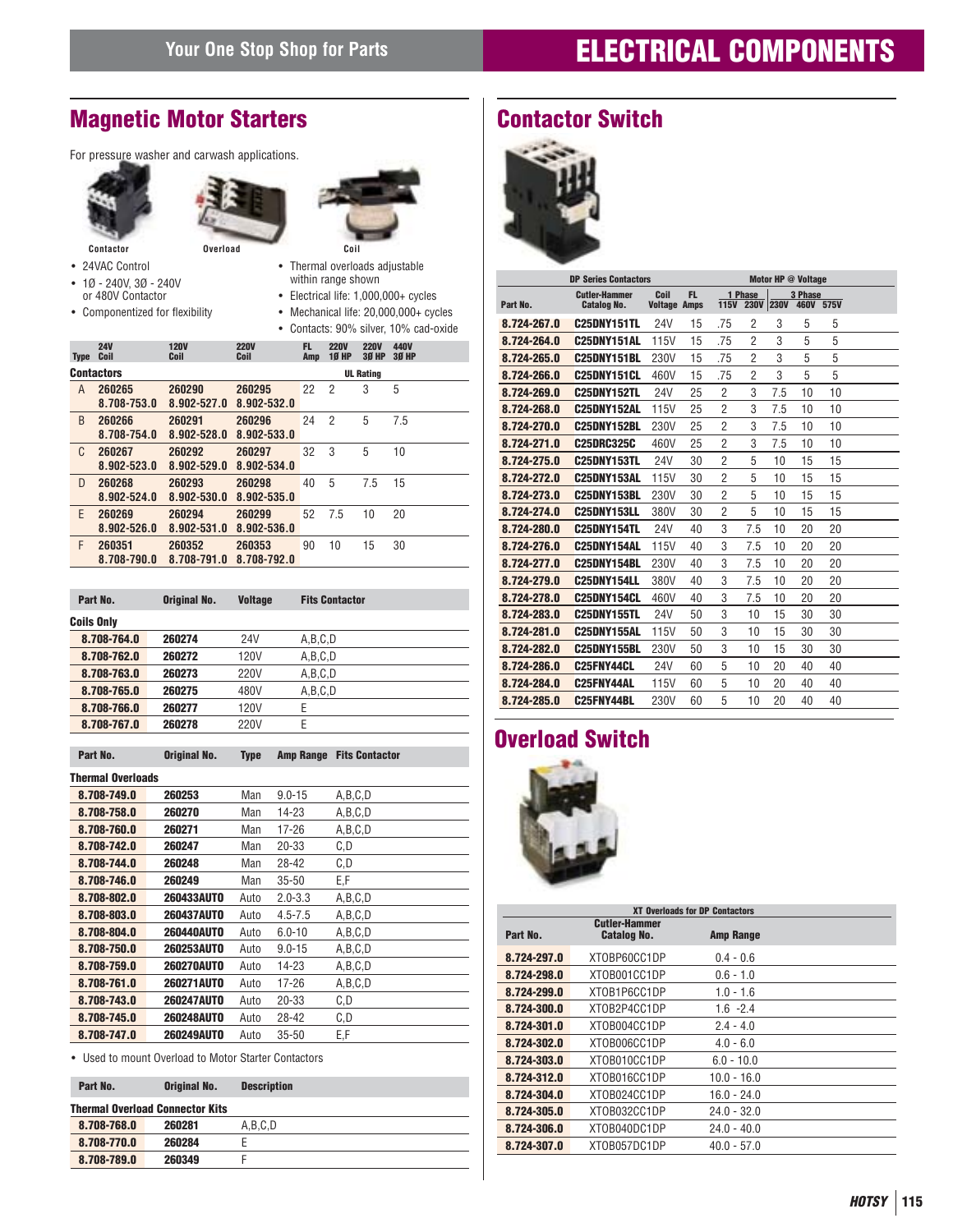# **Relay Switch**



**8.708-943.0**

| Part No.    |        | <b>Orig No.</b> Description              |
|-------------|--------|------------------------------------------|
| 8.708-943.0 | 875648 | DPST NO 24VAC Omron 900/1400/1800 Series |
| 8.716-087.0 | 875826 | DPST NO 24VAC Omron 2000 Series          |

# **On / Off Cam Switch**

|          | • Legend plate: on/off<br>• Tear drop-shaped knob<br>• Face plate 2-1/2" square | • Motor ratings:<br>410202 - 1-1/2 HP/ 110V<br>$410204 - 6$ HP/ 240V |
|----------|---------------------------------------------------------------------------------|----------------------------------------------------------------------|
| Part No. | <b>Description</b><br>Oria No.                                                  |                                                                      |

| <b>TAILINU.</b> | <b>VITH NO. PUSSIBLING</b>          |
|-----------------|-------------------------------------|
|                 | 8.712-213.0 410202 20 Amp/ 110 Volt |
| 8.712-215.0     | 410204 28 Amp/ 240 Volt             |
|                 |                                     |

# **ON/OFF Rotary Switch**



- Single or three phase
- 2 position or 3 position

• Heavy-duty

| Part No.    | Orig No. | <b>Description</b>                       |
|-------------|----------|------------------------------------------|
| 9.802-450.0 | 876028   | 2-position 115V/600V                     |
| 9.802-449.0 | 876058   | 3-position 115V/230V 1PH 20 Amp          |
| 8.716-027.0 |          | <b>6-020203</b> 3-position 230/460V, 3PH |
| 8.716-030.0 | 950552   | <b>Rotary Switch</b>                     |

# **Machine Control Cam Switch - 3 Position**

- 
- Heavy-duty rotary cam switches
- Legend plate reads Off/Pump/Burner
- Quick make/break action reduces arcing
- Wiring boot included (except 410242-3)
- Legend plate 2-1/2" square
- Four-screw mounting

| Part No.                                                      | Oria. No. | Model     | Amp | <b>Voltage</b> | <b>Phase</b> |
|---------------------------------------------------------------|-----------|-----------|-----|----------------|--------------|
| 8.712-219.0                                                   | 410210    | S220-1686 | 20  | 110V           | 1Ø           |
| 8.712-224.0                                                   | 410221    | S220-1687 | 20  | 220V           | 1Ø           |
| 8.712-225.0                                                   | 410223    | S220-1688 | 20  | 220V           | 3Ø           |
| 8.712-227.0                                                   | 410231    | S225-1686 | 30  | 110V           | 1Ø           |
| 8.712-228.0                                                   | 410232    | S225-1687 | 30  | 220V           | 1Ø           |
| 8.712-229.0                                                   | 410233    | S225-1688 | 30  | 220V           | 3Ø           |
| 8.712-234.0                                                   | 410242    | S432-4095 | 40  | 240V           | 1Ø           |
| 8.712-235.0                                                   | 410243    | S432-1402 | 40  | 480V           | 3Ø           |
| <b>Single Hole Mounting</b> - requires 1 22mm (7/8" Dia) hole |           |           |     |                |              |
| 8.712-218.0                                                   | 410208    | 220-1789  | 20  | 110V           | 1Ø           |

# **"Big Boot" Cam Switch - 3 Position**

Large rectangular boot for easier wiring.



• Mounting configuration and electrical ratings same as "S" switches above

| Part No.                                                      | Orig. No. Model |           | Amp | <b>Voltage Phase</b> |    |
|---------------------------------------------------------------|-----------------|-----------|-----|----------------------|----|
| 8.712-238.0                                                   | 410260          | T225-1686 | 30  | 110V                 | 1Ø |
| 8.712-239.0                                                   | 410262          | T225-1687 | 30  | 240V                 | 1Ø |
| 8.712-241.0                                                   | 410265          | T225-1688 | 30  | 240V                 | 30 |
| <b>Single Hole Mounting</b> - requires 1 22mm (7/8" Dia) hole |                 |           |     |                      |    |
| 8.712-223.0                                                   | 410219          | 220-1843  | 20  | 220V                 | 1Ø |
|                                                               |                 |           |     |                      |    |

# **Universal "Elektra"**

UL/CSA Rated Machine control cam switches



- Position "Off"- "Pump Burner"
- Quick make/break action -
- reduces arcing
- 2 or 4 screw mount (2-1/2 square legend plate)
- (Matches: Salzer/Kraus -Naimer/ Bremas & Klockner - Moeller mounts)
- "Boot" has plenty of wiring room



- Screw to screw/terminal to terminal replacement for salzer "S" & "J" type switches above
- "Tite Boot" excellent dust & moisture seal
- Contacts UL/CSA Rated: 25 Amp vs 20 Amp, 35 Amp vs 30 Amp, 50 Amp vs 40 Amp

| Part No.    | Oria No. |    | <b>Amp Wiring Poles</b> | <b>Phase</b> | <b>Voltage HP</b> |
|-------------|----------|----|-------------------------|--------------|-------------------|
| 8.712-236.0 | 410251   | 25 |                         |              | 120<br>15         |
| 8.712-237.0 | 410253   | 25 |                         |              | 120/240 1.5/2.0   |
| 8.712-240.0 | 410263   | 35 |                         |              | 120/240 2/3       |
| 8.712-242.0 | 410267   | 50 |                         |              | 120/240 3/7.5     |

**NOTE: None of the ELEKTRA switches are for use on 3 phase motors without adding fuses or thermal overload.**



**"Elektra" On - Off Switch with box** UL/CSA Rated 25 & 35 Amp. Compact 3-1/4" Square x 3-3/4" Deep Enclosure "Versatile Mount".

| Part No.                                                                                   |  |       | Orig No. Amp Wiring Poles | <b>Phase</b> | Voltage HP    |  |
|--------------------------------------------------------------------------------------------|--|-------|---------------------------|--------------|---------------|--|
| 8.712-214.0 410203                                                                         |  | - 25A |                           |              | 120/240 1.5/2 |  |
| 8.712-216.0 410205                                                                         |  | -35   |                           |              | 120/240 2/3   |  |
| IOTE, Napa af tha El EVTDA accitatus agu fag con an O phana postage crithacul addina fronc |  |       |                           |              |               |  |

**NOTE: None of the ELEKTRA switches are for use on 3 phase motors without adding fuses or thermal overload.**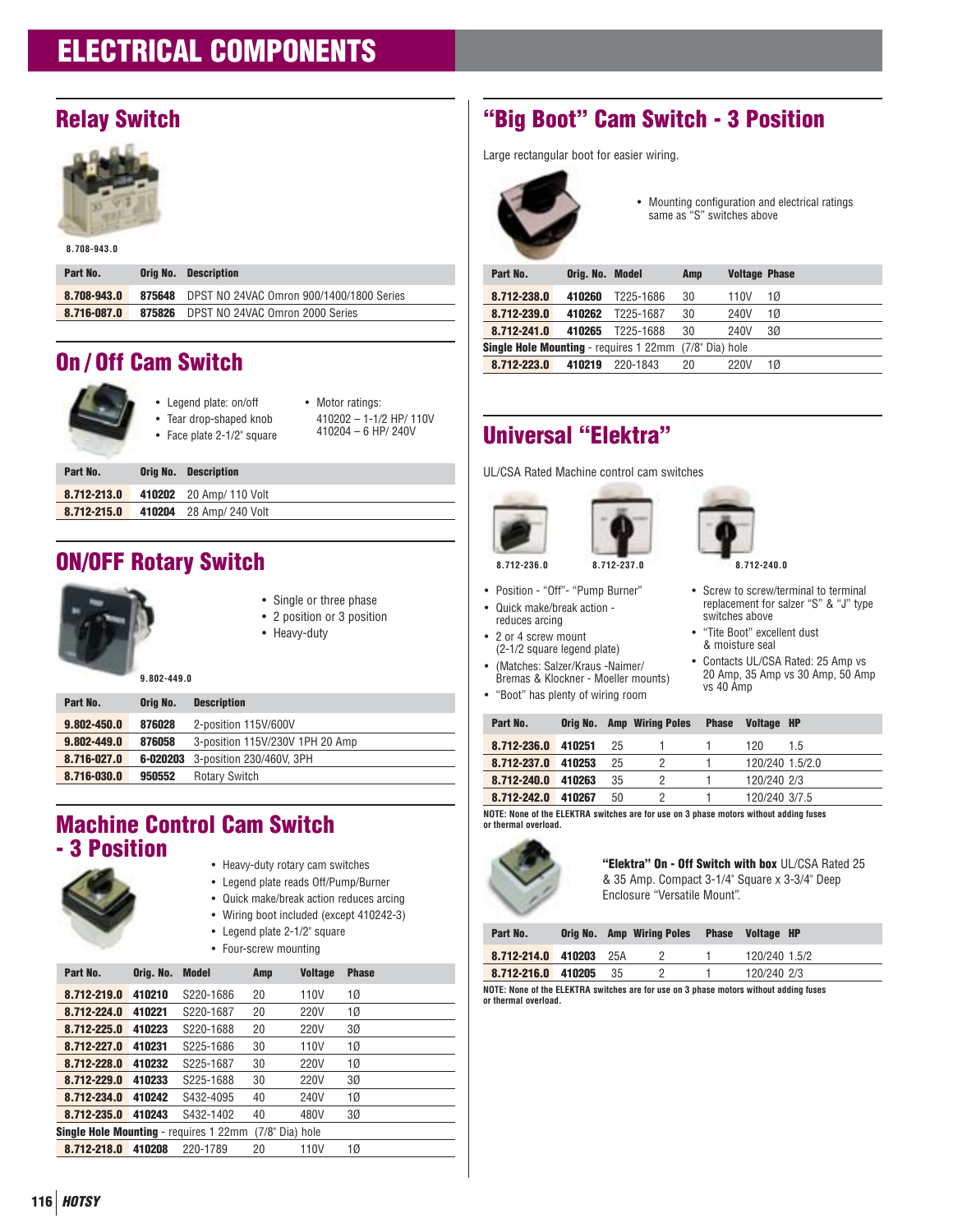# **60 AMP On / Off Cam Switch & Box**

Cam Action Fast "Make-Break" to reduce arcing.

|             |        | • 60 Amp disconnect rating<br>• Motor ratings:<br>7.5 HP @ 240vt 10<br>$\bullet$ Four $1/2$ " knock-outs<br>5.0 HP @ 240vt 30<br>• Versatile mounting<br>30 HP @ 480vt 30 |  |  |  |
|-------------|--------|---------------------------------------------------------------------------------------------------------------------------------------------------------------------------|--|--|--|
| Part No.    |        | <b>Orig. No. Description</b>                                                                                                                                              |  |  |  |
| 8.712-217.0 | 410206 | 60 Amp Switch w/ Large Box<br>4-1/2" w x 7" H x 3-3/4" D                                                                                                                  |  |  |  |
| 8.712-211.0 | 410190 | 60 Amp Switch only                                                                                                                                                        |  |  |  |
| 8.712-212.0 | 410192 | Box only 3-7/8" x 4-7/8" x 2-3/4" for<br>410190 switch using 10 gage/smaller wire                                                                                         |  |  |  |
| 8.700-489.0 | 076521 | Knob                                                                                                                                                                      |  |  |  |
|             | .      | .                                                                                                                                                                         |  |  |  |

**NOTE: Switch does not have thermal overload protection**

# **30 AMP Toggle Switch**



**CONTRACTOR** 

- 30 Amp 600 Volt DPST • With or without box • Rated for:
	- 2 HP motor @ 115V 3 HP Motor @ 230V

| Part No.                                                                                          | Oria, No. | <b>Description</b>      |
|---------------------------------------------------------------------------------------------------|-----------|-------------------------|
| 8.709-696.0                                                                                       | 337187    | Switch only             |
| 8.903-802.0                                                                                       | 337188    | Switch & Rain Tight Box |
| 8.709-708.0                                                                                       | 337210*   | Switch w/ NEMA 1 Box    |
| $\sim$ . The state $\sim$ . The state $\sim$ The state $\sim$ The state $\sim$ . The state $\sim$ |           |                         |

**\*Not Rain Tight (Baldor Replacement)**

# **Manual Motor Starter with Sealed Box**



| 8.709-709.0 337212 | Motor Starter |  |
|--------------------|---------------|--|
|                    |               |  |

# **Wire Loom - for wiring harnesses**



- Protects wires from abrasion and crushing
- Controls bundles of wires and allows for multiple exits at wiring points
- "Factory Perfect" look for all machines

|  | TWO LOT Y T OFFOOL TOOK TOT AIT ITIAOTHITOO |  |
|--|---------------------------------------------|--|
|  |                                             |  |
|  |                                             |  |

| Part No.    | Oria, No. | <b>Description</b> |
|-------------|-----------|--------------------|
| 8.709-679.0 | 337120    | 1/4" ID 100' Roll  |
| 8.709-680.0 | 337121    | 3/8" ID 100' Roll  |
| 8.709-681.0 | 337122    | 1/2" ID 100' Roll  |
| 8.709-682.0 | 337123    | 5/8" ID 100' Roll  |

# **Winco AC Generator**



- Industrial-duty 3 carbon brushes
- The STANDARD in the pressure washing industry: WINCO 2FSM2PC-1
- Starts & runs 1/2 HP motor
- 5/8" diameter shaft rotates either direction
- Extra slip ring for smoother power curve during motor starting
- Dual sealed permanent bearings
- 15" L x 6.5" W x 6.75" H
- 59 lbs weight

| Part No.    | Oria, No. | <b>Description</b> |
|-------------|-----------|--------------------|
| 9.802-527.0 | 857061    | Winco AC Generator |

- 
- Genuine Winco parts Save downtime–we stock below items & more!

| Part No.                  | Orig. No. | <b>Description</b> | No. Reg'd |  |
|---------------------------|-----------|--------------------|-----------|--|
| <b>Winco Repair Parts</b> |           |                    |           |  |
| 8.700-603.0               | 078451    | <b>Bearings</b>    | 2         |  |
| 8.700-604.0               | 078452    | <b>Brushes</b>     | 3         |  |
| 8.700-606.0               | 078454    | Capacitors         | 2         |  |
| 8.700-607.0               | 078455    | Rectifier          |           |  |
| 8.700-609.0               | 078457    | Receptacle         | 2         |  |
| 8.700-611.0               | 078459    | Fan                |           |  |

# **Voltmaster Generator**

2500 Watt/120V/21.6 Amp @ 3600 RPM.



- Industrial-type watertight enclosure
- (11-5/8" x 7-1/2" diameter) • Brushless design
- All copper windings -High surge capacity
- Circuit breaker protection (standard)
- Shaft rotates either direction
- 7/8" shaft, 2 sealed (ball) bearings
- 36.5 lbs weight • Adapter plate for replacement of Winco model
- 2FS2PC-1 available

| Part No.    | Oria, No. | <b>Description</b>        |
|-------------|-----------|---------------------------|
| 8.709-810.0 | 337441    | 2500 Watt Generator       |
| 8.903-806.0 | 337443    | Adapter Plate & Fasteners |
|             |           |                           |

# **In-Line Thermostat**

8.712-493.0 430035 60-350°F

In-Line Controls for Pressure Washers and Steamers.

|             |           | • Positive bimetal temperature control<br>• 1/2" inlet/outlet FPT ports<br>• 2000 PSI max working pressure<br>• Universal 1/4" spade terminal connection |  |
|-------------|-----------|----------------------------------------------------------------------------------------------------------------------------------------------------------|--|
| Part No.    | Orig. No. | <b>Description</b>                                                                                                                                       |  |
| 8.712-492.0 | 430025    | $60 - 250$ °F                                                                                                                                            |  |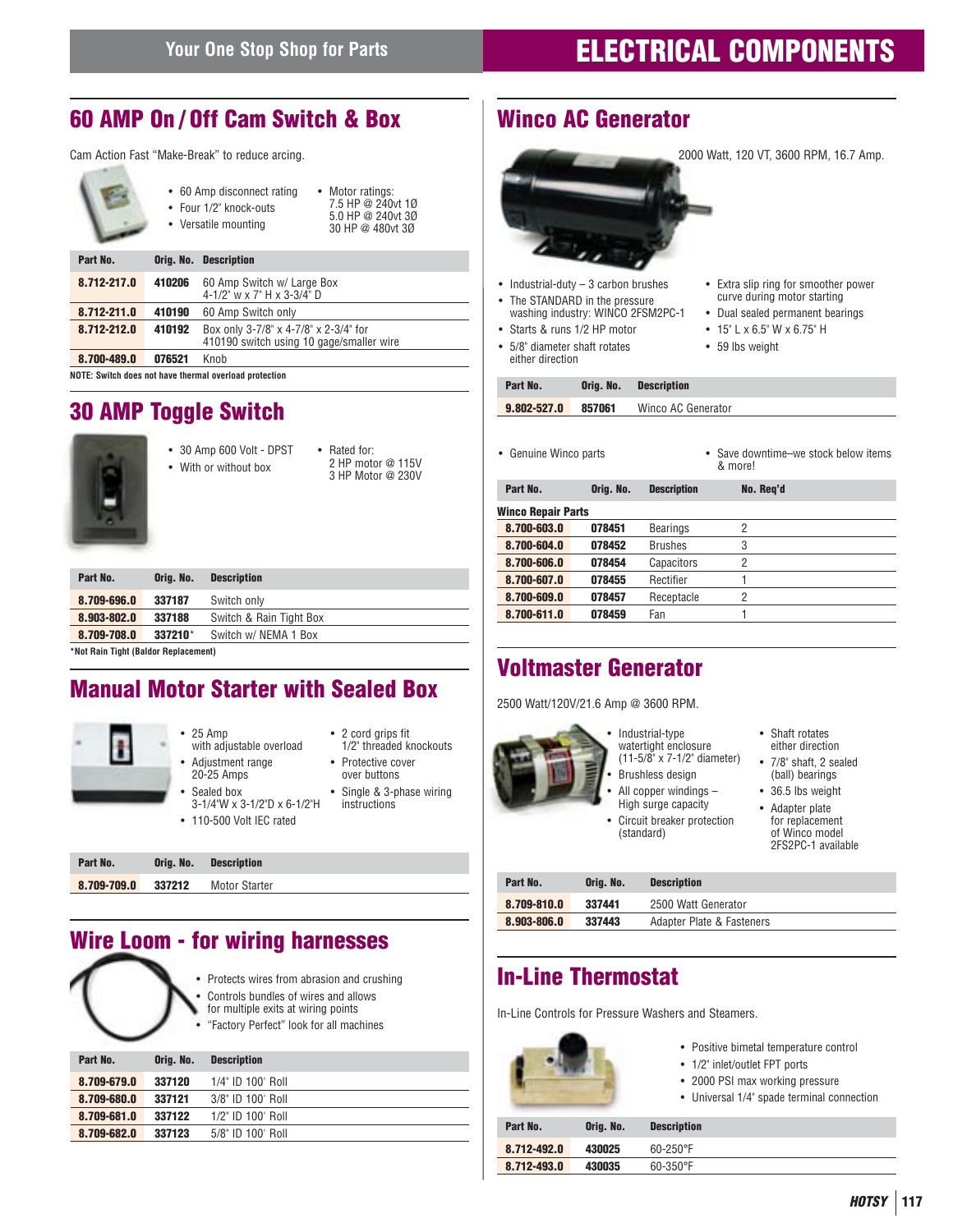# **Thermostats**





**Hulsy** 

| Part No.            | Orig. No. | <b>Description</b>         |
|---------------------|-----------|----------------------------|
| 8.712-191.0         | 955930    | 240°F 1M Probe             |
| 8.712-195.0         | 955940    | 240°F 2M Probe             |
| For use with above: |           |                            |
| 8.712-190.0         | 915390    | <b>Mounting Plate</b>      |
| 8.718-779.0         | 735321    | Screws (2), Mounting Plate |
| 8.712-189.0         | 835150    | Dial                       |
| 8.707-286.0         | 389522    | Well                       |
| 9.804-564.0         | 735226    | Screw. Well                |
|                     |           |                            |
| 8.716-102.0         | 950513    | Temp Control Bulb 200°F    |
| 8.712-199.0         | 950509    | Temp Control w/ Bulb       |
| 8.712-200.0         | 950516    | $-100 + 400$ Fenwall       |
| 8.712-206.0         | 875707    | Switch Therm NC 140°F      |

# **Adjustable Thermostat**

With panel-mount controls.



- 4000 PSI
- 302°F
- 3 1/2" immersion bulb w/ 60" capillary tube
- Accuracy  $\pm 2.5\%$
- Temperature change response within  $\pm 6^{\circ}$ F
- 16 Amp 250 volt
- Large easy read dial
- Seal, nut & 1/2" transition coupling included

• Adjustable 85° - 195° • 1/2" inlet / 3/8" outlet • Fenwall Inside

| Part No.    | Oria, No. | <b>Description</b> |
|-------------|-----------|--------------------|
| 8.904-556.0 | 430050    | 0-194°F Thermostat |
| 8.712-497.0 | 430058    | 0-248°F Thermostat |
| 8.904-557.0 | 430060    | 0-302°F Thermostat |

# **Adjustable Flow Thru Thermostat**

| 8.700-501.0            | 8.904-555.0               |
|------------------------|---------------------------|
| • Stainless Steel Case | • Tension Adjusting Screw |
| • Silver Contacts      | $• 3000$ PSI              |
| • Ceramic Insulation   | • 10 Amps - 110 Volts     |
| • Stop Collar          | • 5 Amps - 220 Volts      |

| Part No.    | Orig. No. | <b>Description</b> |
|-------------|-----------|--------------------|
| 8.904-555.0 | 430027    | Thermostat         |
| 8.700-501.0 | 076731    | Switch Only        |
|             |           |                    |

# **Timers**



- Preset and adjustable available
- Heavy-duty

#### **9.802-473.0**

| Part No.    |        | <b>Orig. No. Description</b>                          |
|-------------|--------|-------------------------------------------------------|
| 9.802-473.0 | 876320 | Timer Multifunction 24V/120/240V, 1700/1800 Series    |
| 9.802-472.0 | 891010 | Timer Solid State 120V 5-60 min adj, 1700, Auto Start |
| 8.716-246.0 | 890996 | Timer Auto Start 900/1400/1800 Series                 |
| 8.716-244.0 | 860209 | Timer, Thermo Shutdown                                |
| 8.716-240.0 | 924988 | Artisan Time Capsule                                  |
|             |        |                                                       |

#### **Fuses**

- Full range of fuses
- Protect your equipment

|  | Part No.    |        | Orig. No. Description         |
|--|-------------|--------|-------------------------------|
|  | 8.716-206.0 | 676638 | 30 Amp                        |
|  | 8.716-197.0 | 676713 | 1.5 Amp/ 250V Time Delay      |
|  | 8.716-205.0 | 676750 | 25 Amp/600V Fast Acting       |
|  | 8.716-191.0 | 676754 | .3 Amp Time Delay Midget      |
|  | 8.716-192.0 | 676755 | .6 Amp Time Delay Midget      |
|  | 8.716-196.0 | 676832 | .25 Amp Time Delay 5 x 20     |
|  | 8.716-198.0 | 676848 | 6.25 Time Delay MDL           |
|  | 8.716-199.0 | 676898 | 6.25 Amp Time Delay FNM       |
|  | 8.740-108.0 | 677088 | 4 Amp/250V Glass End          |
|  | 8.716-163.0 | 677390 | MDL-8 250V Small Dim          |
|  | 8.716-188.0 | 677391 | MDL-5 250V Small Dim          |
|  | 8.933-007.0 | 677513 | KTK-R1 600V Midget            |
|  | 8.716-170.0 | 677514 | GDL .5 Amp/120V               |
|  | 8.716-202.0 | 854659 | 7 Amp/230V Slow               |
|  | 8.716-203.0 | 854997 | .5 Amp/230V Fast              |
|  | 8.716-116.0 | 855003 | 3.0 Amp                       |
|  | 8.716-201.0 | 855004 | 2.5 Amp/230V Slow             |
|  | 8.716-204.0 | 855009 | 4 Amp 3AG Fast Acting         |
|  | 8.716-222.0 | 676711 | <b>Fuse Block</b>             |
|  | 8.716-221.0 | 676758 | Fuse Holder DNLMT 30 Amp MDGH |
|  | 8.716-216.0 | 676849 | Fuse Holder in Line           |
|  | 8.716-219.0 | 677392 | Fuse Block GE# 9T58K0000G48   |
|  | 8.716-223.0 | 707146 | Fuse Holder                   |

# **Vinyl Electrical Tape**



- Premium grade 7 mil
- UL approved
- $3/4$ "  $\times 60$

| Part No.    |        | <b>Orig. No. Description</b> |
|-------------|--------|------------------------------|
| 8.704-706.0 | 118910 | Roll 3/4" x 60"              |